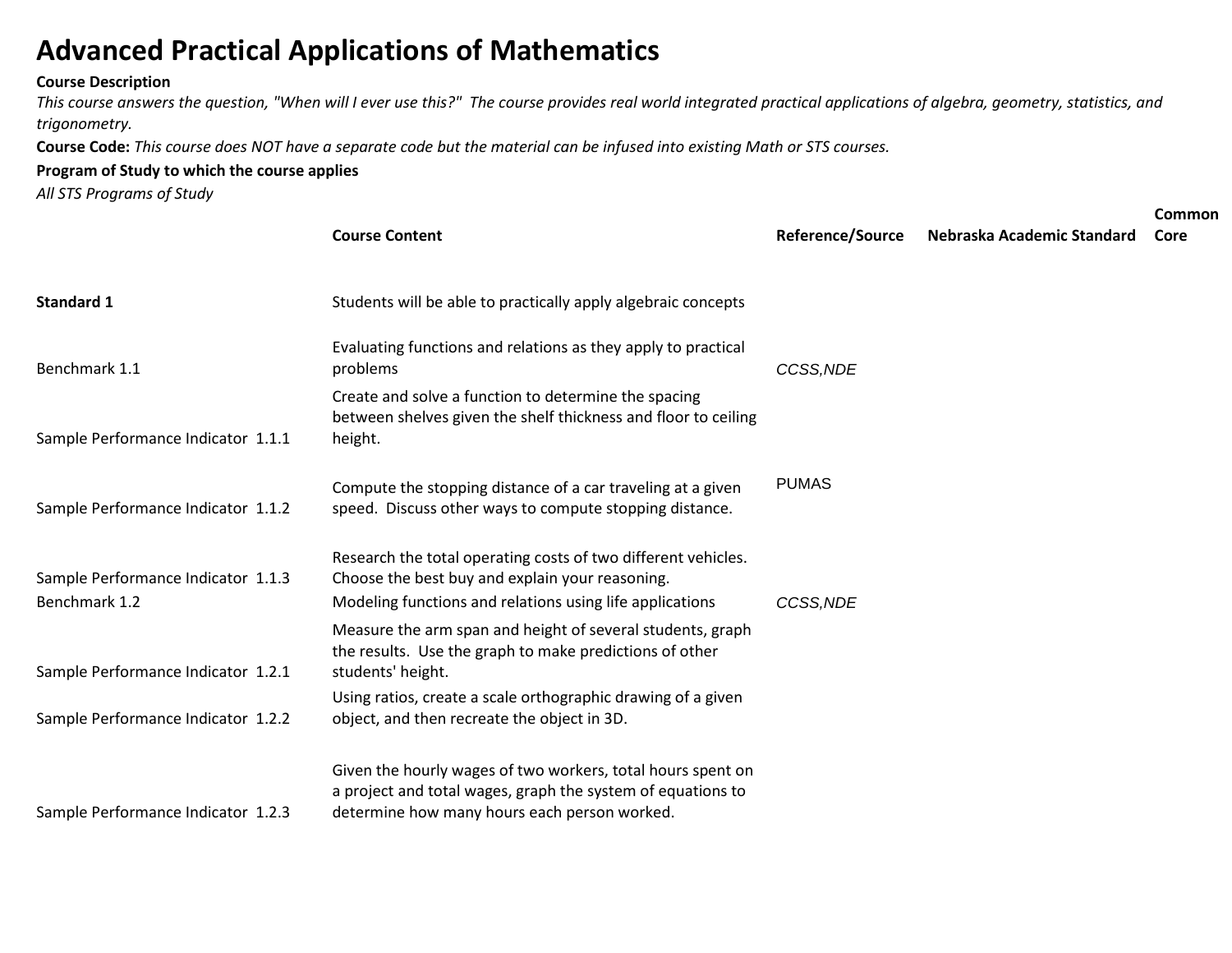| <b>Standard 2</b>                                   | Students will be able to practically apply geometric concepts                                                                                                                                 |           |
|-----------------------------------------------------|-----------------------------------------------------------------------------------------------------------------------------------------------------------------------------------------------|-----------|
| Benchmark 2.1                                       | Analyzing characteristics, properties, and relationships<br>among geometric shapes and objects in a practical sense                                                                           | CCSS, NDE |
| Sample Performance Indicator 2.1.1                  | Given the dimensions of a building determine the<br>appropriate size of an air conditioning unit.                                                                                             |           |
| Sample Performance Indicator 2.1.2                  | Determine the difference in a length of string laid out on the<br>equator versus a string that is 1/2" off the surface.                                                                       |           |
| Sample Performance Indicator 2.1.3                  | How much additional material is needed if the pitch of a roof<br>is changed                                                                                                                   |           |
| Benchmark 2.2                                       | Applying units, systems, and formulas to solve problems<br>utilizing coordinate geometry                                                                                                      | CCSS, NDE |
| Sample Performance Indicator 2.2.1                  | Calculate the sheet metal used to build a closed right<br>cylindrical metal tank given the diameter and length.                                                                               |           |
| Sample Performance Indicator 2.2.2                  | Given a length of fencing, determine the geometric shape<br>with the largest area for an animal pen.                                                                                          |           |
| Sample Performance Indicator 2.2.3                  | Given a can size, determine the optimum box size to package<br>a dozen cans                                                                                                                   |           |
| Benchmark 2.3                                       | Visualizing and utilizing spatial reasoning and geometric<br>modeling to solve problems including geometric<br>transformations                                                                | CCSS, NDE |
| Sample Performance Indicator 2.3.1                  | How much land is needed to build four baseball fields with<br>given distance between each field                                                                                               |           |
| Sample Performance Indicator 2.3.2                  | Determine the number of gallons of water your local<br>swimming pool holds                                                                                                                    |           |
| Sample Performance Indicator 2.3.3                  | Determine the distance between two GPS coordinates.                                                                                                                                           |           |
| <b>Standard 3</b>                                   | Students will be able to practically apply trigonometric<br>concepts                                                                                                                          |           |
| Benchmark 3.1                                       | Applying trigonometric identities                                                                                                                                                             | CCSS, NDE |
| Sample Performance Indicator 3.1.1                  | Determine the height of a flagpole by at least two methods.                                                                                                                                   |           |
| Sample Performance Indicator 3.1.2                  | Use SOH CAH TOA to solve trigonometric problems. ie<br>Given the vertical drop (in feet) and angle of elevation (in<br>degrees) of a ski run estimate the length.                             |           |
| Sample Performance Indicator 3.1.3<br>Benchmark 3.2 | Given a sloped ceiling angle and the length of the two<br>adjacent sides use the law of cosines to find the length of a<br>central wooden beam connecting the walls.<br>Using the unit circle | CCSS, NDE |